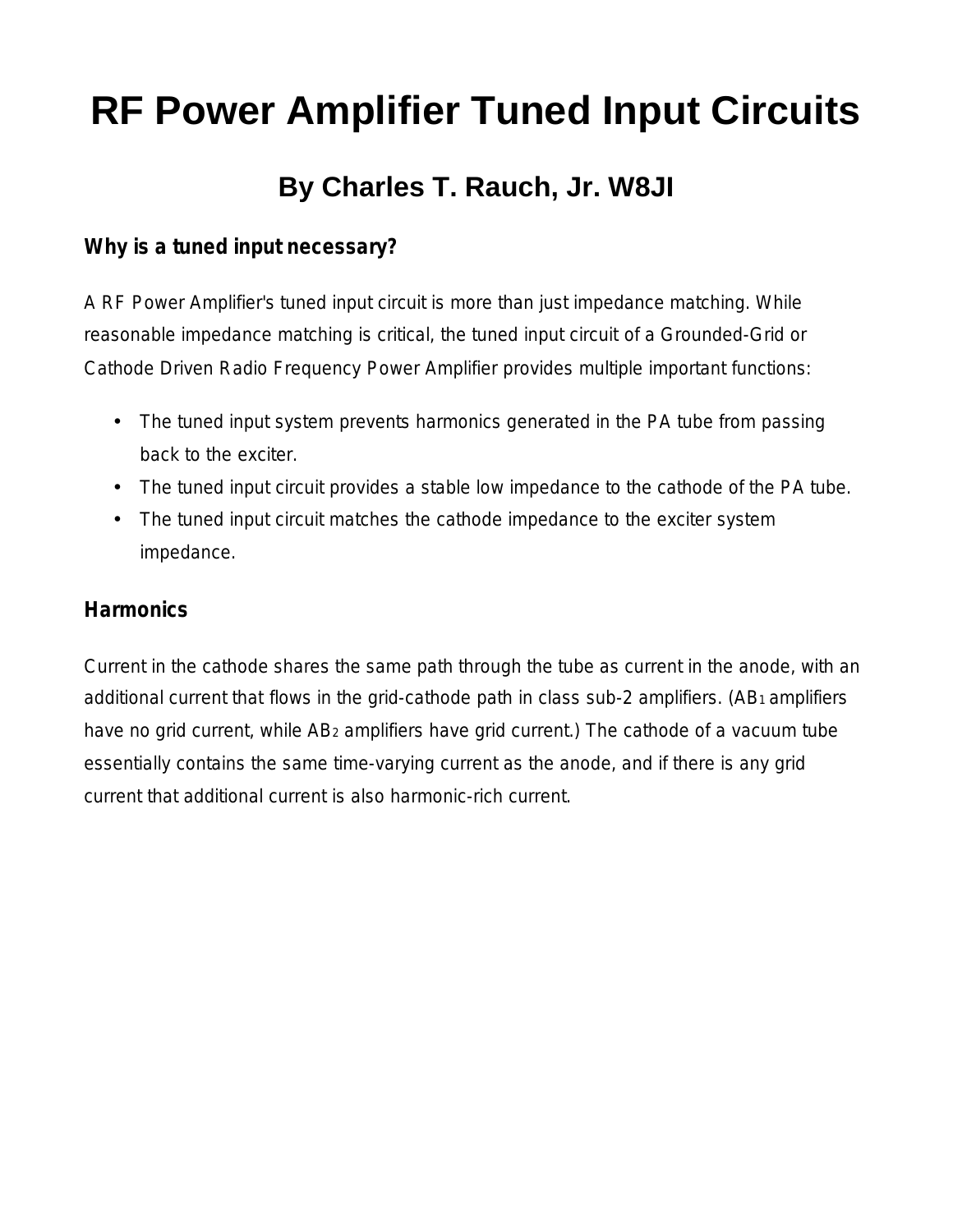

This is a spice model of a grounded grid Pentode tube operating class AB2. Drive voltage is 35 volts RMS, or 24 watts. Output power is 112 watts.



Cathode harmonics across resistor R4:

Harmonics at exciter are negligible thanks to low-pass filtering by the tuned input: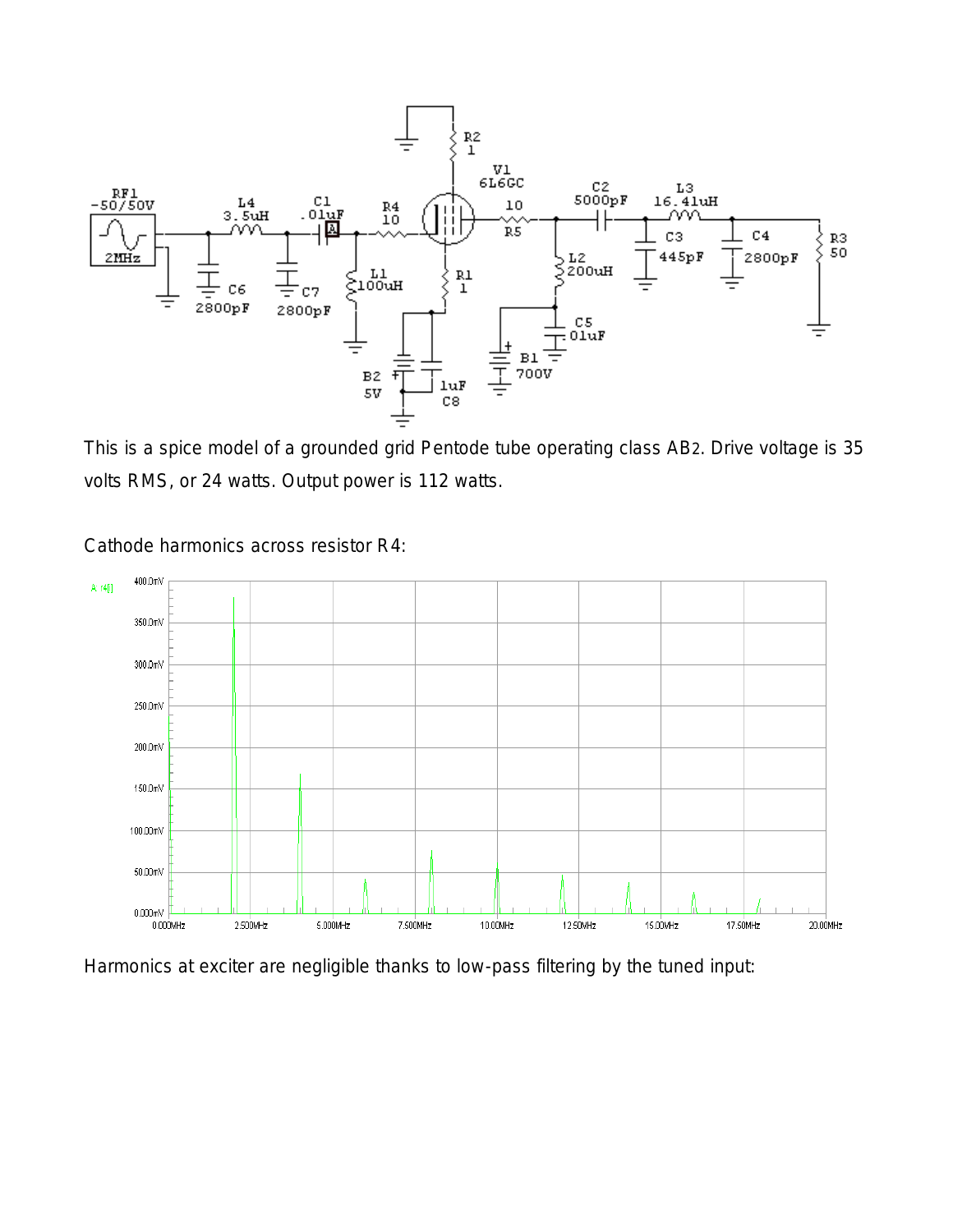

**It is important to use a low-pass input-matching network that presents a low impedance for harmonics at the tube cathode**. This keeps cathode current transitions between conduction and non-conduction very sharp. A sharp transition into and out of conduction and reduction of cathode harmonic energy keeps efficiency high.

## **Type of Tuned Inputs and the Effects On Amplifier Performance**

The tuned input should *always* be located as close to the cathode of a grounded-grid amplifier as possible. I learned this lesson well when designing a pair of 3-500Z's for Heathkit. After struggling with low plate efficiency on ten meters and poor IMD performance on ten and fifteen meters, I found the problem was in the cable length between the tuned input network and the cathodes of the 3-500Z. Changing that cable from 52 ohms to 18 ohms increased efficiency from 30% to 60% on ten meters, and improved IM3 from -31 dB PEP to -38 dB PEP on fifteen meters. The reduction in cable impedance added capacitance to the tube cathodes, and significantly lowered cathode impedance on harmonics. The reduced impedance sharpened the transition into and out of conduction, and greatly reduced even-order harmonics in the cathode system.

This tuned input below is a **high-pass "T" network (C6, L4 & C7)**. It presents a variable, but generally high, impedance to the cathode at harmonics. The harmonic frequency impedance at the cathode is greatly affected by the length of the cable between the amplifier and the exciter, and by the exciter's "reverse impedance" at harmonic frequencies.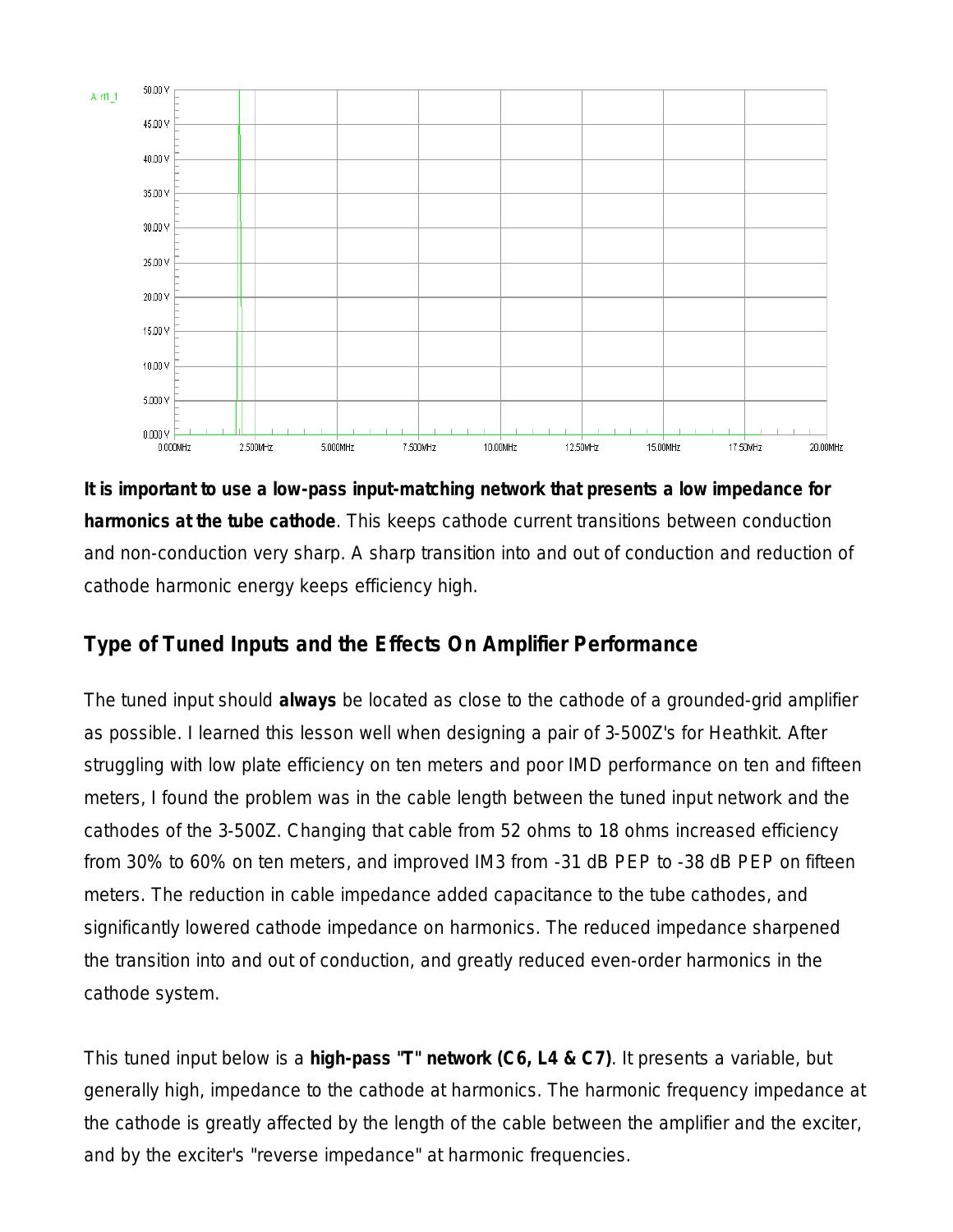Amplifiers using this type of input will be critical for cable length between the exciter and amplifier. This is because the length of the coax between the exciter and amplifier has a very large effect on cathode impedance on harmonics. The harmonics can also back-feed the radio, causing an apparent high SWR even though the fundamental frequency is matched!



This tuned input below is a **low-pass "T" network (L5, C6 & L4)**. Even though it is a low-pass, it presents a high impedance to the tube on harmonics. Because it is a low-pass filter, cable length and exciter output port "reverse impedance" have very little effect on amplifier performance. While it sometimes works and does make the amplifier immune to changes in input cable length, it can also cause a reduction of efficiency and an increase of IMD.



This tuned input below is a **low-pass "Pi" network (C6, L4 & C7)**. *This is the best system for tuned inputs*. It presents a low impedance on harmonics, especially the even harmonics, at the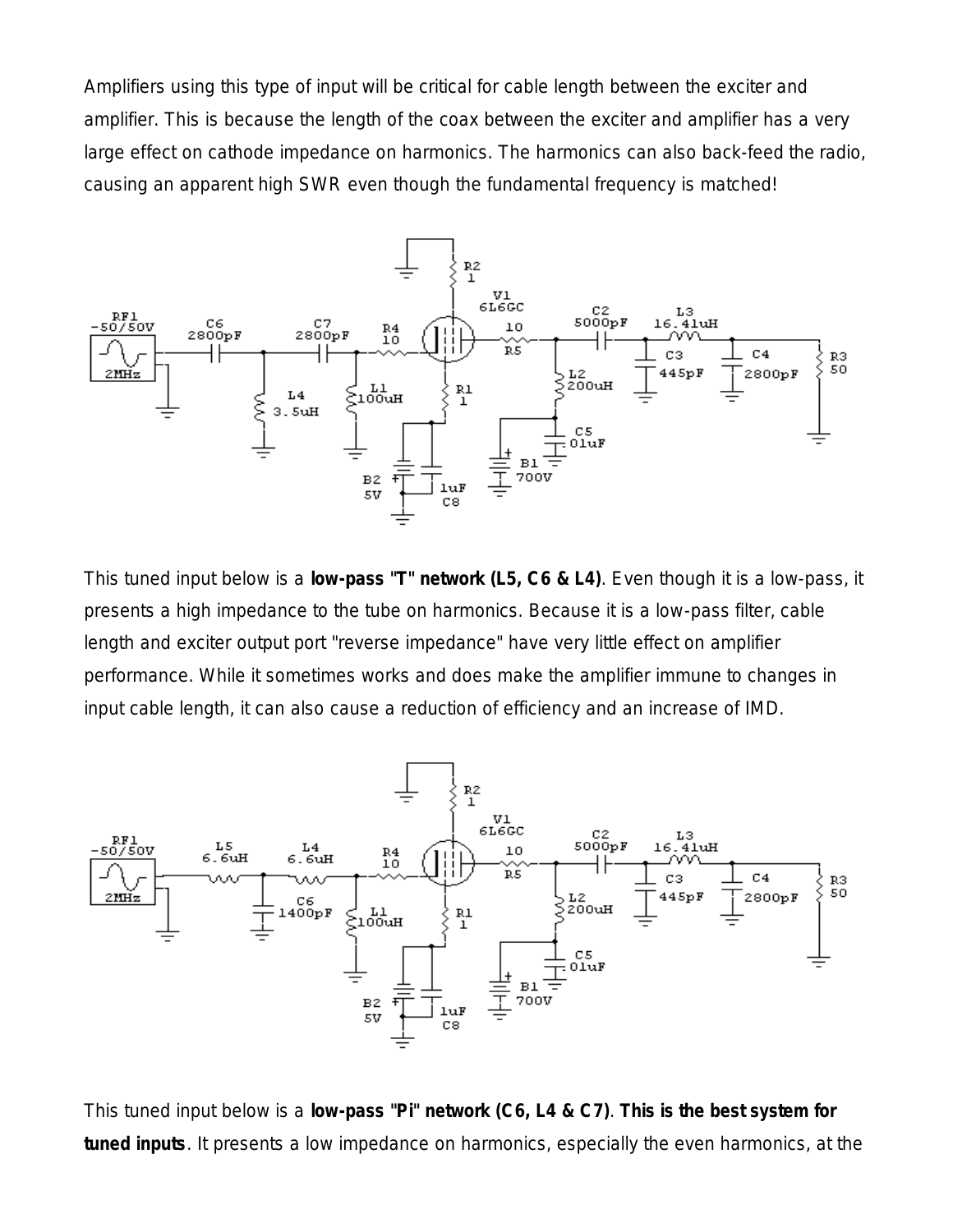tube cathode. This improves efficiency and IM performance, or at least eliminates the chance of problems in efficiency and IMD performance as exciters and cable lengths external to the amplifier are changed.

The input network should be installed as close to the tube as possible, with less than one foot of lead at ten meters. If the input circuit has to be installed remote from the tube, C7 can be moved to the cathode area or the coaxial line between C7 and L1 can be reduced to a very low impedance. Using a low-impedance line has the same effect as moving capacitor C7 closer to the cathode.



#### **Input Impedance**

*The driving impedance of a cathode driven amplifier always varies some amount with power level and tuning. We can say the input impedance of a cathode driven stage is dynamic, with the tube's driving impedance changing with parameters like drive power and how the amplifier is loaded or tuned.* 

**The input impedance changes dynamically because the output system is in series with the input system.** The same plate current flows through both cathode and anode systems. Varying anode load impedance, because the same very same current flows through both, changes input impedance. In general the lower tube mu, the greater the effect of output tuning and power level on driving impedance. This is because a low-mu tube generally has a high driving impedance, making cathode impedance a larger percentage of anode impedance. The higher cathode impedance increases negative feedback, and increased negative feedback causes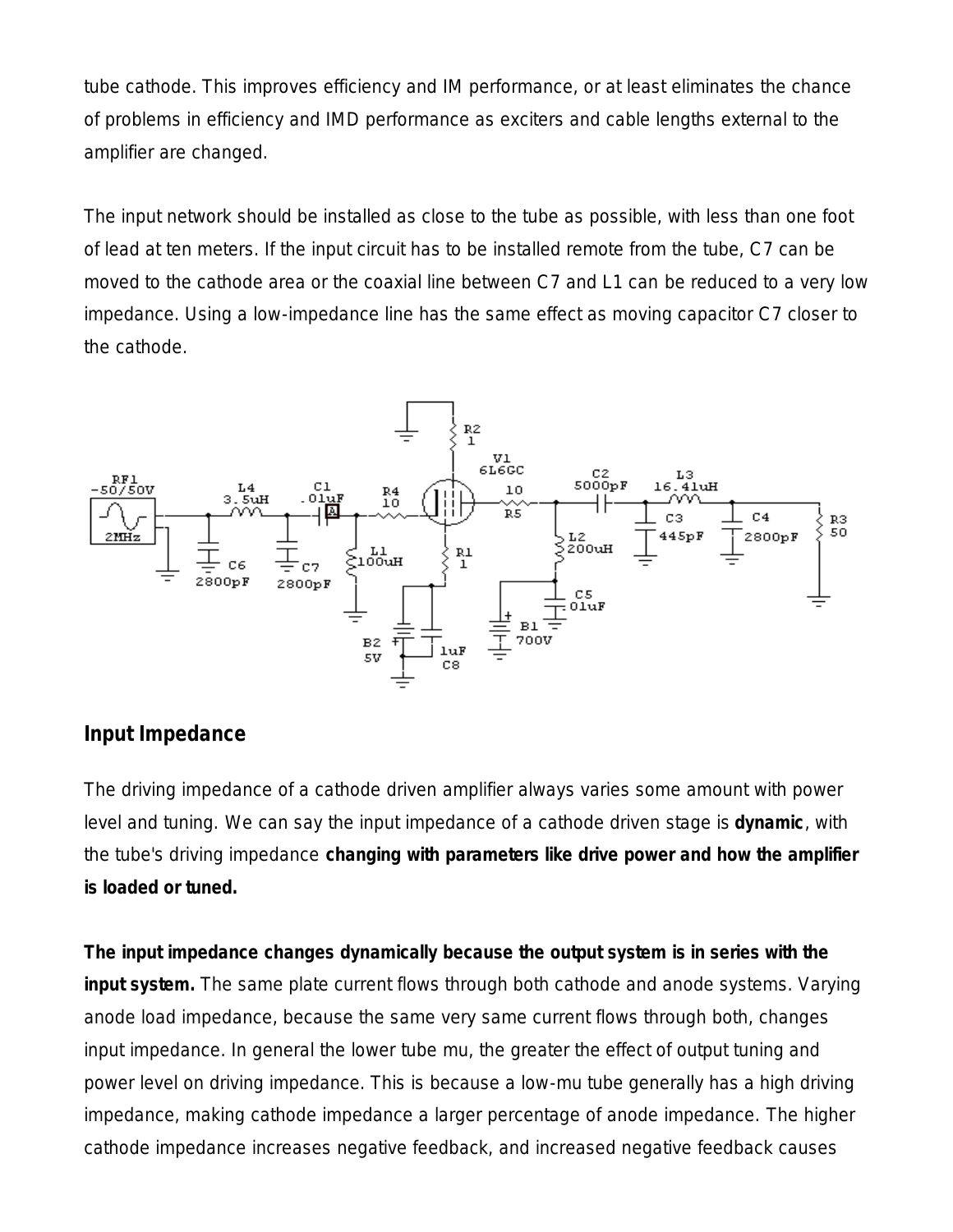the input impedance to vary more with anode load impedance changes. The tuned input's resonance or "flywheel effect" does not stabilize this impedance variation, but additional losses brought into the cathode system by tuned input circuit components helps dilute or "swamp out" dynamic changes in driving impedance. An attenuator pad would do the same of course, but would not filter harmonics or sharpen conduction point transitions.

**The dynamic cathode impedance, where cathode impedance changes with drive level, prevents us from accurately adjusting the tuned input system of a typical cathode driven amplifier at very low power.** This prevents accurate use of an antenna analyzer to adjust the tuned input while using the operating PA tube as a load. The input system should always be adjusted near full output power under normal operating conditions, or with a suitable dummy load replacing the tube's dynamic impedance.

A reasonable approximation of tube input impedance, for circuit adjustment purposes, would be a small non-inductive resistor from each cathode pin to a control grid pin at each tube. This resistor should be the approximate value of the tube input resistance when driven near full power with normal tuning and loading. Filament power and HV should be off and the tubes left in place, and the input driven normally as if the amplifier was running but with a low power antenna analyzer substituting for the normal exciter.

For various tubes the following cathode resistances are used at each tube:

| 811A, 572B             | 220 ohms |
|------------------------|----------|
| $3 - 5007$             | 100 ohms |
| 4-1000A                | 90 ohms  |
| $3 - 1000Z$<br>3CX1200 | 68 ohms  |
| 3CX800A7               |          |